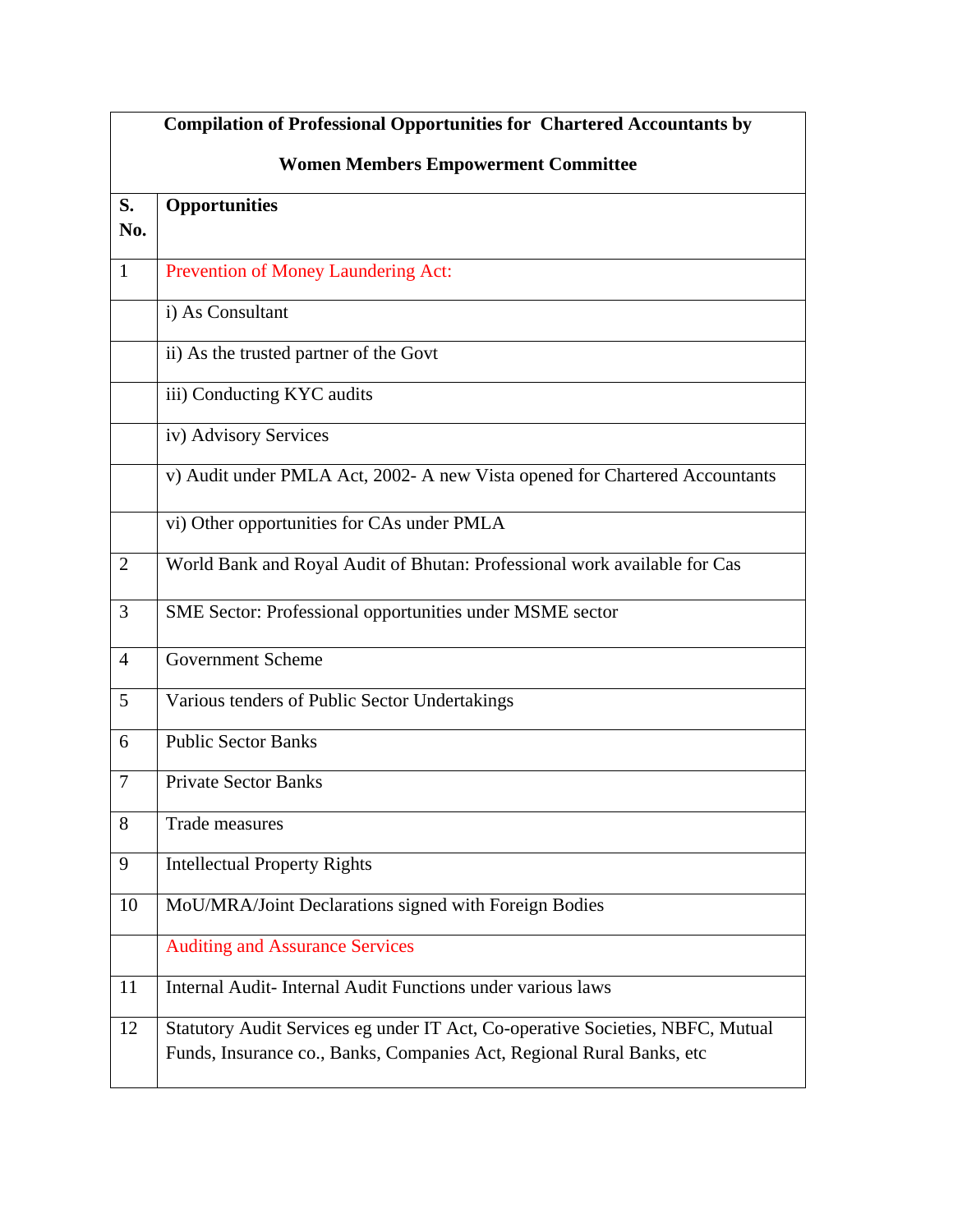| 13 | Specialty Audit Services eg, Social Audit, Environmental, Shipping ISO 9000- |  |
|----|------------------------------------------------------------------------------|--|
|    | Policy, Procedures, Process & Records                                        |  |
|    |                                                                              |  |
| 14 | <b>CSR</b> Audit                                                             |  |
| 15 | Forensic Audit                                                               |  |
|    |                                                                              |  |
| 16 | <b>Stock Audit</b>                                                           |  |
| 17 | <b>System Audit</b>                                                          |  |
|    |                                                                              |  |
| 18 | Revenue (Income & expenditure) Audit                                         |  |
|    |                                                                              |  |
| 19 | Non Performing Assets (NPA) Audit                                            |  |
| 20 | Audit of Receivables/Inventories/Securities                                  |  |
|    |                                                                              |  |
| 21 | Credit Audit                                                                 |  |
|    |                                                                              |  |
| 22 | <b>Propriety Audit</b>                                                       |  |
| 23 | Audit of Educational Institution                                             |  |
|    |                                                                              |  |
| 24 | Audit of Audit Bureau of Circulations (ABC Audit)                            |  |
| 25 | Audit of Members of Stock Exchange                                           |  |
|    |                                                                              |  |
| 26 | <b>Energy Audit</b>                                                          |  |
|    |                                                                              |  |
| 27 | Certification                                                                |  |
|    | <b>Direct Tax</b>                                                            |  |
|    |                                                                              |  |
| 28 | <b>International Taxation</b>                                                |  |
|    |                                                                              |  |
| 29 | Tax Planning & Tax Management                                                |  |
| 30 | <b>DTAA</b>                                                                  |  |
|    |                                                                              |  |
| 31 | <b>Transfer Pricing</b>                                                      |  |
| 32 | <b>Taxation Compliance Review</b>                                            |  |
|    |                                                                              |  |
| 33 | Tax Deducted at Source(TDS)/ Tax Collection at Source (TCS)- Compliance      |  |
|    | Review                                                                       |  |
|    |                                                                              |  |
| 34 | Appellate Work                                                               |  |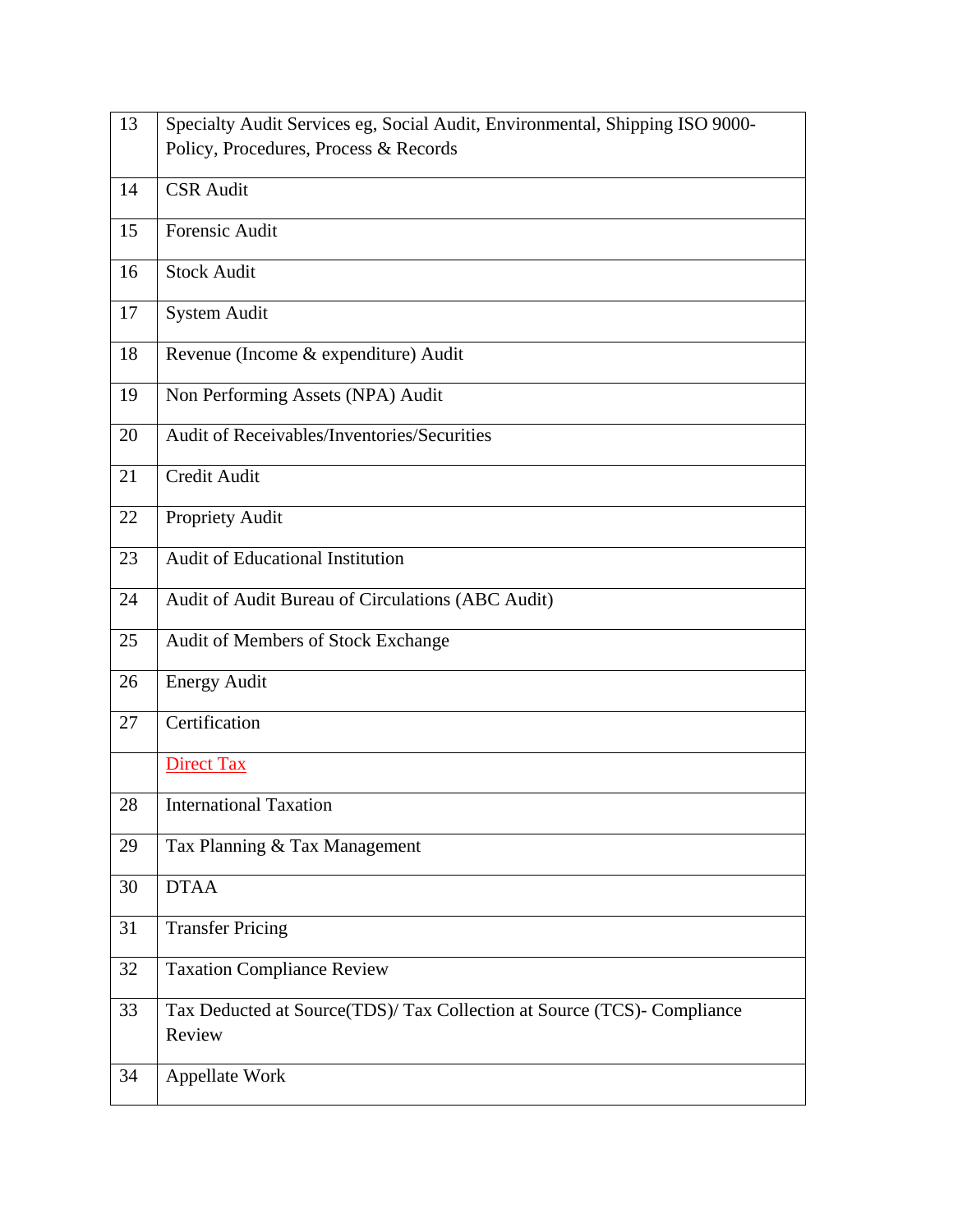| 35 | Advisory                                                                                                          |  |
|----|-------------------------------------------------------------------------------------------------------------------|--|
|    | <b>Opportunities in Indirect Tax practice</b>                                                                     |  |
| 36 | Practice in GST Regime                                                                                            |  |
| 37 | <b>GST Audit &amp; Assurance</b>                                                                                  |  |
| 38 | Compliance & Certification                                                                                        |  |
| 39 | Representation, Framing Replies, Drafting and Filing of Appeals                                                   |  |
| 40 | GST Advisory, Rendering Opinions                                                                                  |  |
| 41 | <b>Contract Vetting, Price Negotiations</b>                                                                       |  |
|    | <b>Opportunities Under Companies Act, 2013</b>                                                                    |  |
| 42 | Internal Audit & Risk Management                                                                                  |  |
|    | <b>CSR Audit</b>                                                                                                  |  |
| 43 | CA's in NFRA                                                                                                      |  |
| 44 | <b>Registered Valuers</b>                                                                                         |  |
| 45 | Mediation & Conciliation Experts                                                                                  |  |
| 46 | Professional Liquidator                                                                                           |  |
| 47 | <b>Fraud Detection Experts</b>                                                                                    |  |
| 48 | Forensic Accountants & Auditors                                                                                   |  |
| 49 | <b>Opportunities in Valuation</b>                                                                                 |  |
|    | Valuation for International Financial Reporting Standards                                                         |  |
|    | <b>Business Valuation</b>                                                                                         |  |
|    | Valuation of Financial Securities, Instruments & Derivatives                                                      |  |
|    | Valuation of Brands, Intangible Assets & Intellectual Property                                                    |  |
|    | Valuation of Real Estate, Industrial Assets, Plant & Machinery for improving upon<br>the net worth of the company |  |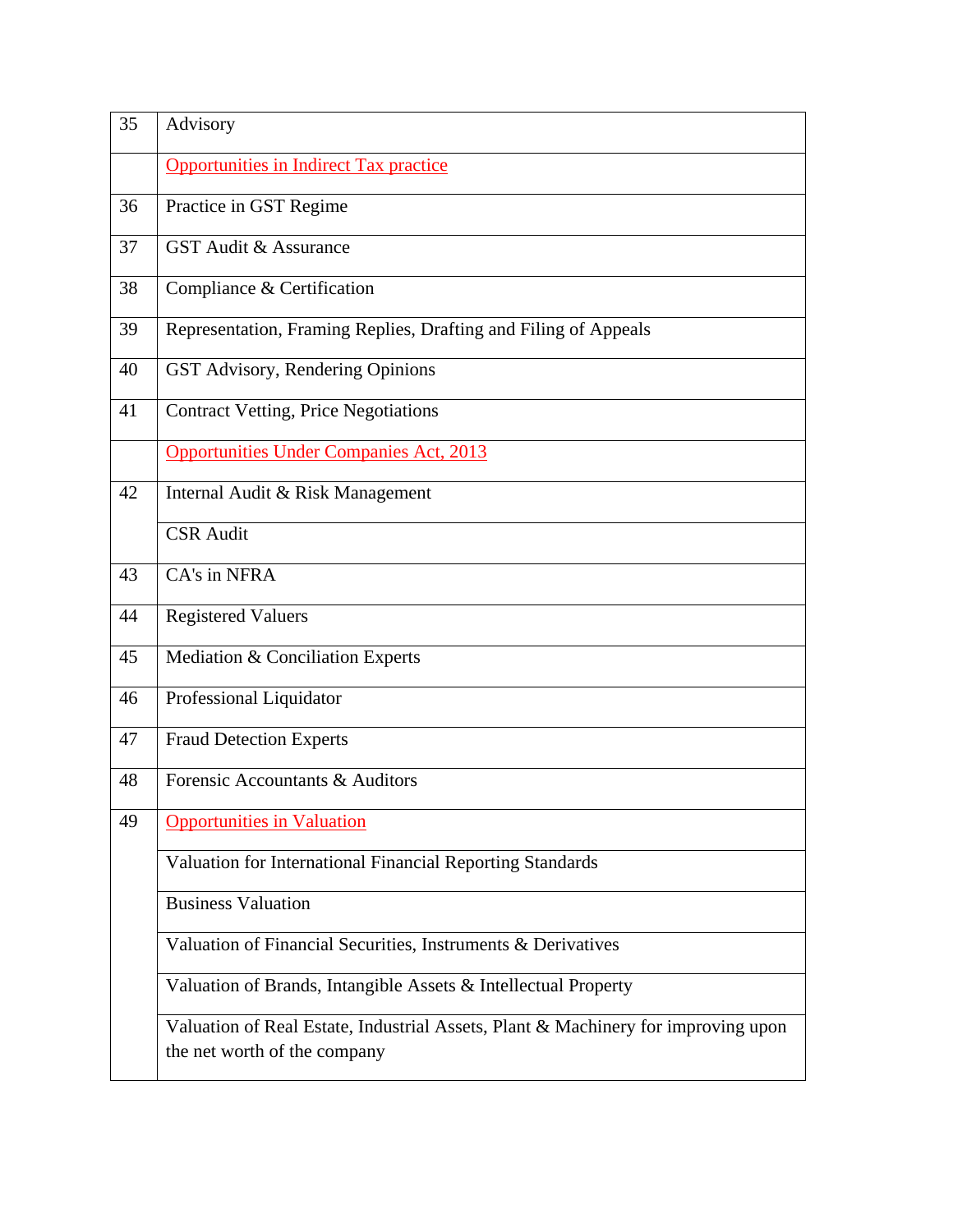|    | Valuations for Merger & Acquisitions                                                               |  |
|----|----------------------------------------------------------------------------------------------------|--|
| 50 | Impairment studies for Intangible Assets & Goodwill                                                |  |
| 51 | Technical and financial due diligence reviews for mergers $\&$ acquisitions                        |  |
| 52 | <b>Project Cost Evaluations</b>                                                                    |  |
| 53 | Techno Economic Feasibility Studies                                                                |  |
| 54 | <b>Purchase Price Allocation</b>                                                                   |  |
| 55 | Selling Price Allocation                                                                           |  |
| 56 | <b>IPO Valuation</b>                                                                               |  |
| 57 | <b>Insolvency Professional</b>                                                                     |  |
| 58 | <b>Consultancy under Various Laws</b>                                                              |  |
|    | <b>Labour Laws</b>                                                                                 |  |
|    | Real Estate Regulation Act                                                                         |  |
|    | Benami Bill                                                                                        |  |
|    | <b>Insolvency Laws</b>                                                                             |  |
|    | Information Technologies & Cyber Laws                                                              |  |
|    | Law relating to Real Estates                                                                       |  |
|    | <b>IPR Laws</b>                                                                                    |  |
|    | <b>LLP</b>                                                                                         |  |
|    | <b>Right to Information Laws</b>                                                                   |  |
|    | <b>XBRL</b>                                                                                        |  |
|    | Laws relating to SEZ, etc                                                                          |  |
| 59 | Professional Opportunities in Arbitration & Conciliation                                           |  |
| 60 | Professional Opportunities in Drafting eg Documents, partnership deeds,<br>MOA/AOA, Agreements etc |  |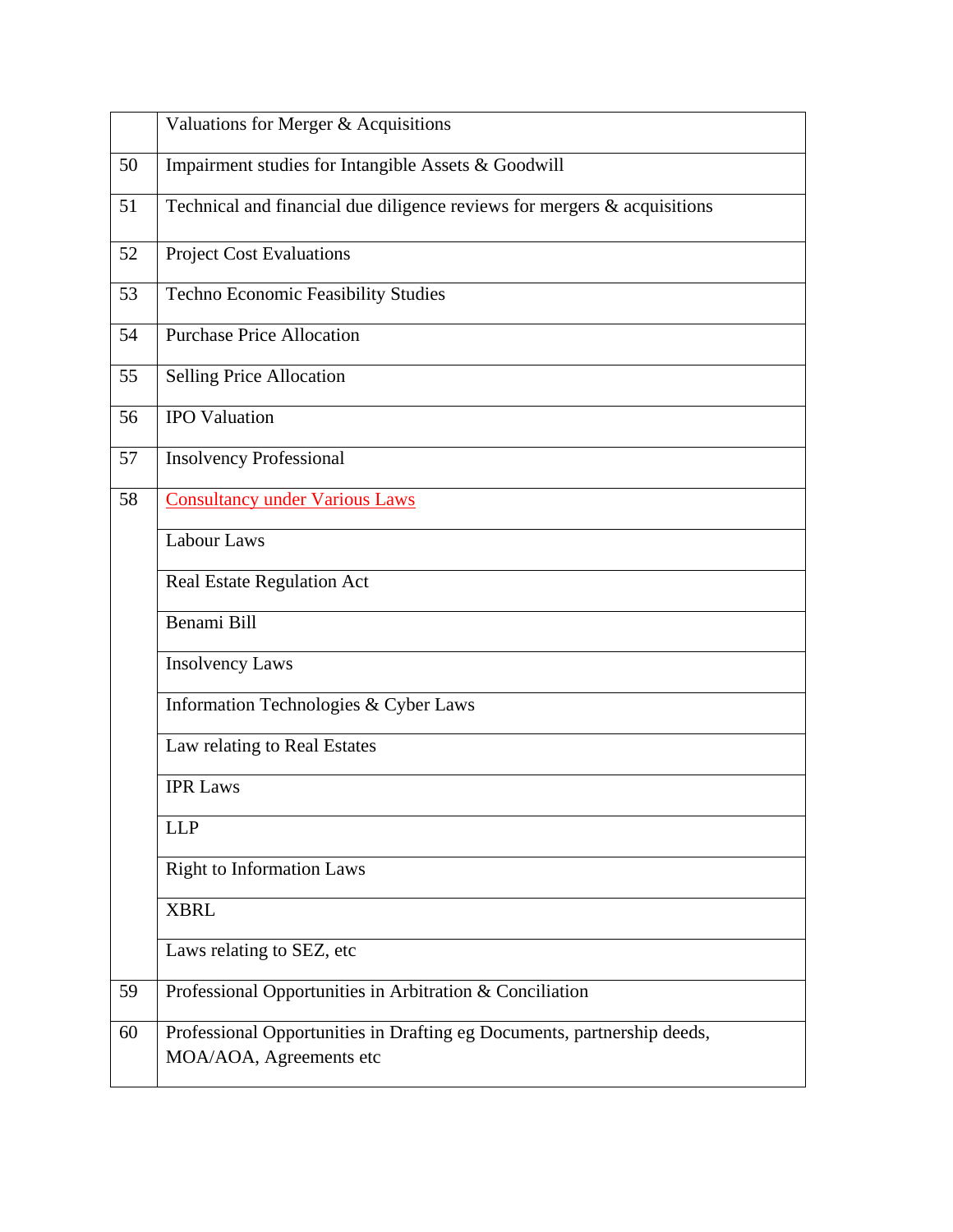| 61 | Professional Opportunities in Insurance Sectors                                |  |
|----|--------------------------------------------------------------------------------|--|
| 62 | Professional Opportunities in BPO/KPO                                          |  |
| 63 | <b>Accounting Services</b>                                                     |  |
| 64 | Maintenance of Books and records                                               |  |
| 65 | <b>Asset accounting Management</b>                                             |  |
| 66 | <b>Financial Analysis</b>                                                      |  |
| 67 | Financial Research & Investigation                                             |  |
| 68 | <b>Financial Modeling</b>                                                      |  |
| 69 | <b>Bank Reconciliation</b>                                                     |  |
| 70 | Payroll Management                                                             |  |
| 71 | <b>MIS Reporting System</b>                                                    |  |
| 72 | CA in practice                                                                 |  |
| 73 | <b>Pursue Govt/Civil Services</b>                                              |  |
| 74 | Entrepreneurship                                                               |  |
| 75 | Career in Industry                                                             |  |
| 76 | <b>Investment Banker</b>                                                       |  |
| 77 | Opportunities for Women CAs as Independent Directors                           |  |
| 78 | Professional Opportunities beyond country                                      |  |
| 79 | Professional Opportunities in Start-Ups- Compliances, Regulations & Challenges |  |
|    | <b>Management Consultancy and other services</b>                               |  |
| 80 | Financial Management Planning And Financial Policy Determination.              |  |
| 81 | Capital Structure Planning and Advice Regarding Raising Finance.               |  |
| 82 | Working Capital Management.                                                    |  |
| 83 | Preparing Project Reports and Feasibility Studies.                             |  |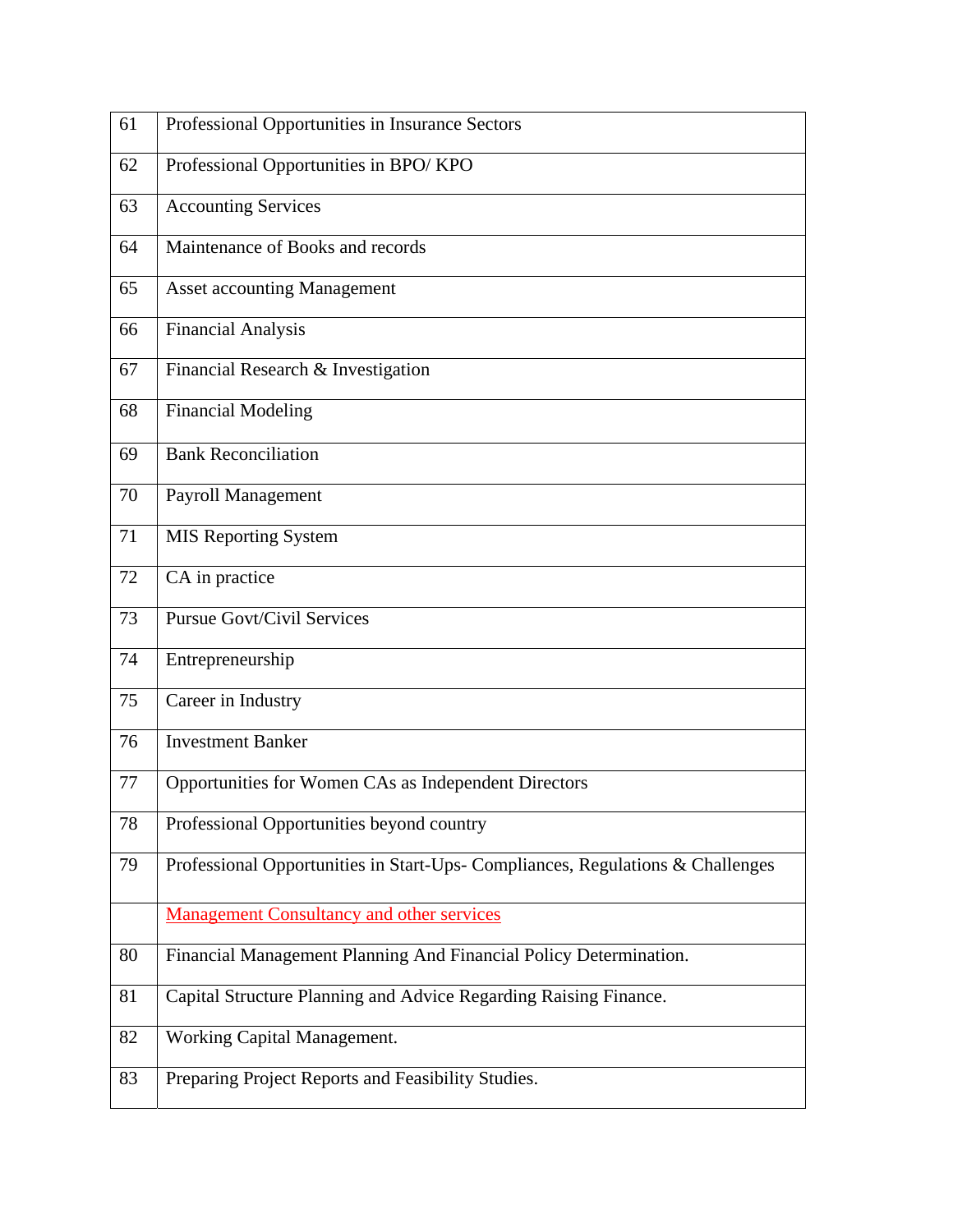| 84  | Preparing Cash Budget, Cash Flow Statements, Profitability Statements, Statements                                                                                                                                                                                                                     |  |
|-----|-------------------------------------------------------------------------------------------------------------------------------------------------------------------------------------------------------------------------------------------------------------------------------------------------------|--|
|     | of Sources and Application of Funds etc.                                                                                                                                                                                                                                                              |  |
| 85  | Budgeting including Capital Budgets and Revenue Budgets.                                                                                                                                                                                                                                              |  |
| 86  | Inventory Management, Material Handling and Storage.                                                                                                                                                                                                                                                  |  |
| 87  | Market Research and Demand Studies.                                                                                                                                                                                                                                                                   |  |
| 88  | Price-Fixation and Other Management Decision Making.                                                                                                                                                                                                                                                  |  |
| 89  | Management Accounting Systems, Cost Control and Value Analysis.                                                                                                                                                                                                                                       |  |
| 90  | Control Methods and Management Information And Reporting.                                                                                                                                                                                                                                             |  |
| 91  | Personnel Recruitment and Selection.                                                                                                                                                                                                                                                                  |  |
| 92  | Setting up Executive Incentive Plans, Wage Incentive Plans etc.                                                                                                                                                                                                                                       |  |
| 93  | Management and Operational Audits.                                                                                                                                                                                                                                                                    |  |
| 94  | Valuation of Shares and Business and Advice Regarding Amalgamation, Merger<br>and Acquisition. Acting as Registered Valuer under the Companies Act, 2013 read<br>with The Companies (Registered Valuers and Valuation) Rules, 2017**.                                                                 |  |
| 95  | Business Policy, Corporate Planning, Organisation Development, Growth and<br>Diversification.                                                                                                                                                                                                         |  |
| 96  | Organisation Structure and Behavior, Development of Human Resources Including<br>Design and Conduct of Training Programmes, Work Study, Job-Description, Job<br>Evaluation and Evaluation of Workloads.                                                                                               |  |
| 97  | Systems analysis and design, and computer related services including selection of<br>hardware and development of software in all areas of services which can otherwise<br>be rendered by a Chartered Accountant in practice and also to carry out any other<br>professional services relating to EDP. |  |
| 98  | Investment counseling in respect of securities [as defined in the Securities Contracts<br>(Regulation) Act, 1956 and other financial instruments.] (In doing so, the relevant<br>provisions of the Code of Ethics must be kept in mind).                                                              |  |
| 99  | Acting as registrar to an issue and for transfer of shares/other securities. (In doing<br>so, the relevant provisions of the Code of Ethics must be kept in mind).                                                                                                                                    |  |
| 100 | Acting as Recovery Consultant in the Banking Sector.                                                                                                                                                                                                                                                  |  |